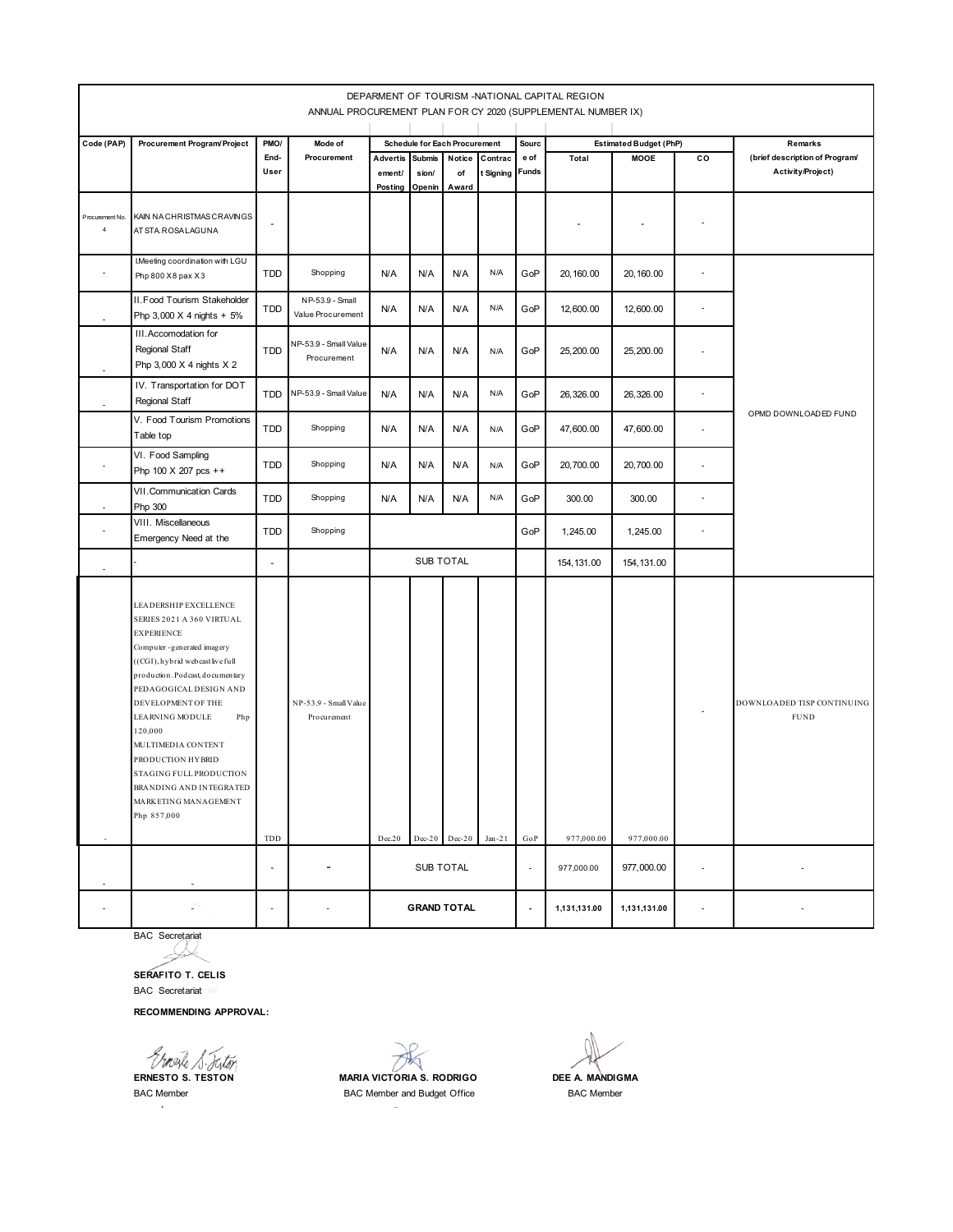Mantes

BAC Vice-Chairperson BAC Chairperson

**MARIA FE E. SANTOS VICTORIA MARGARITA V. PAJE**

**APPROVED/DISAPPROVED:**

Canija

**Regional Director WOODROW C. MAQUILING, JR.**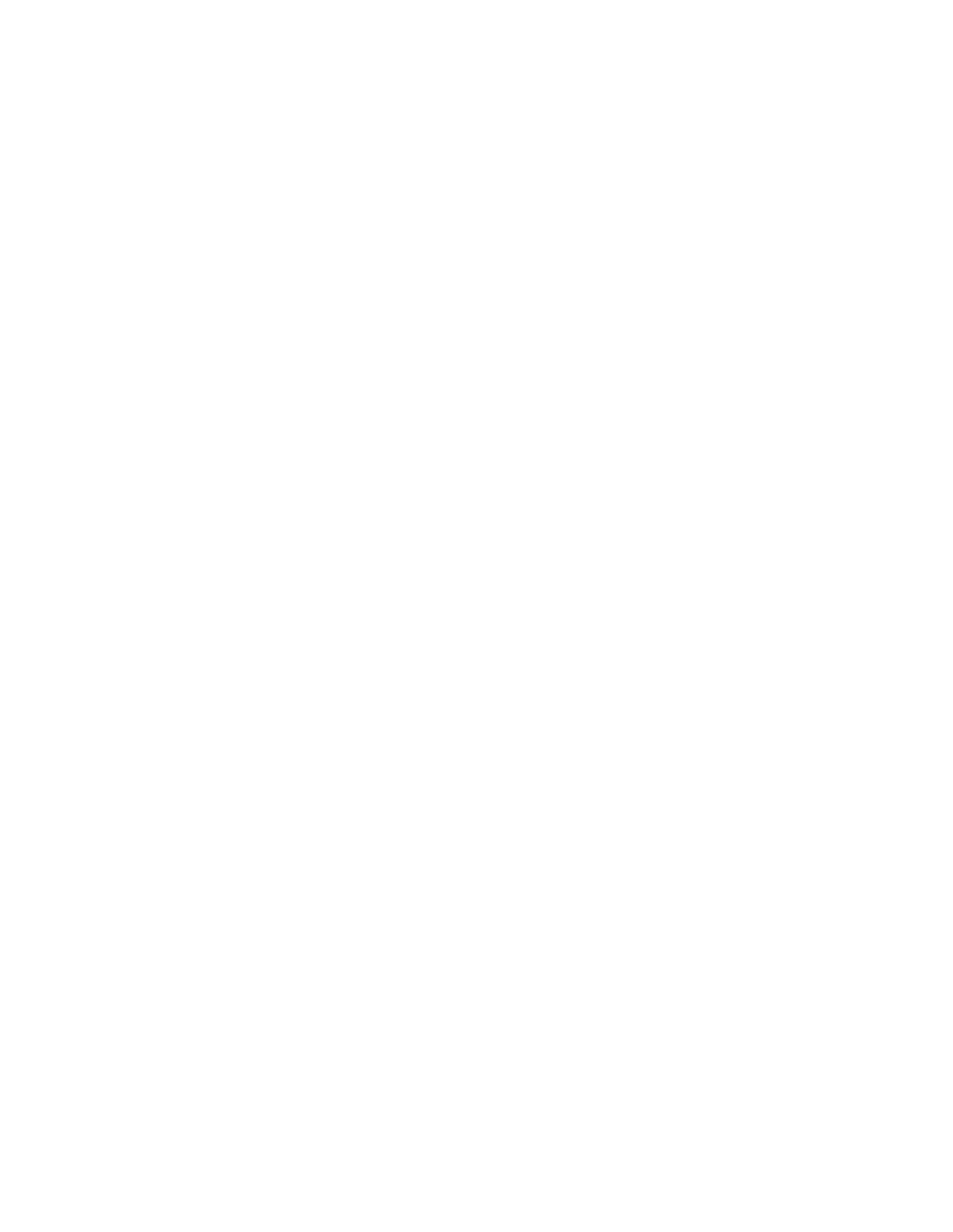